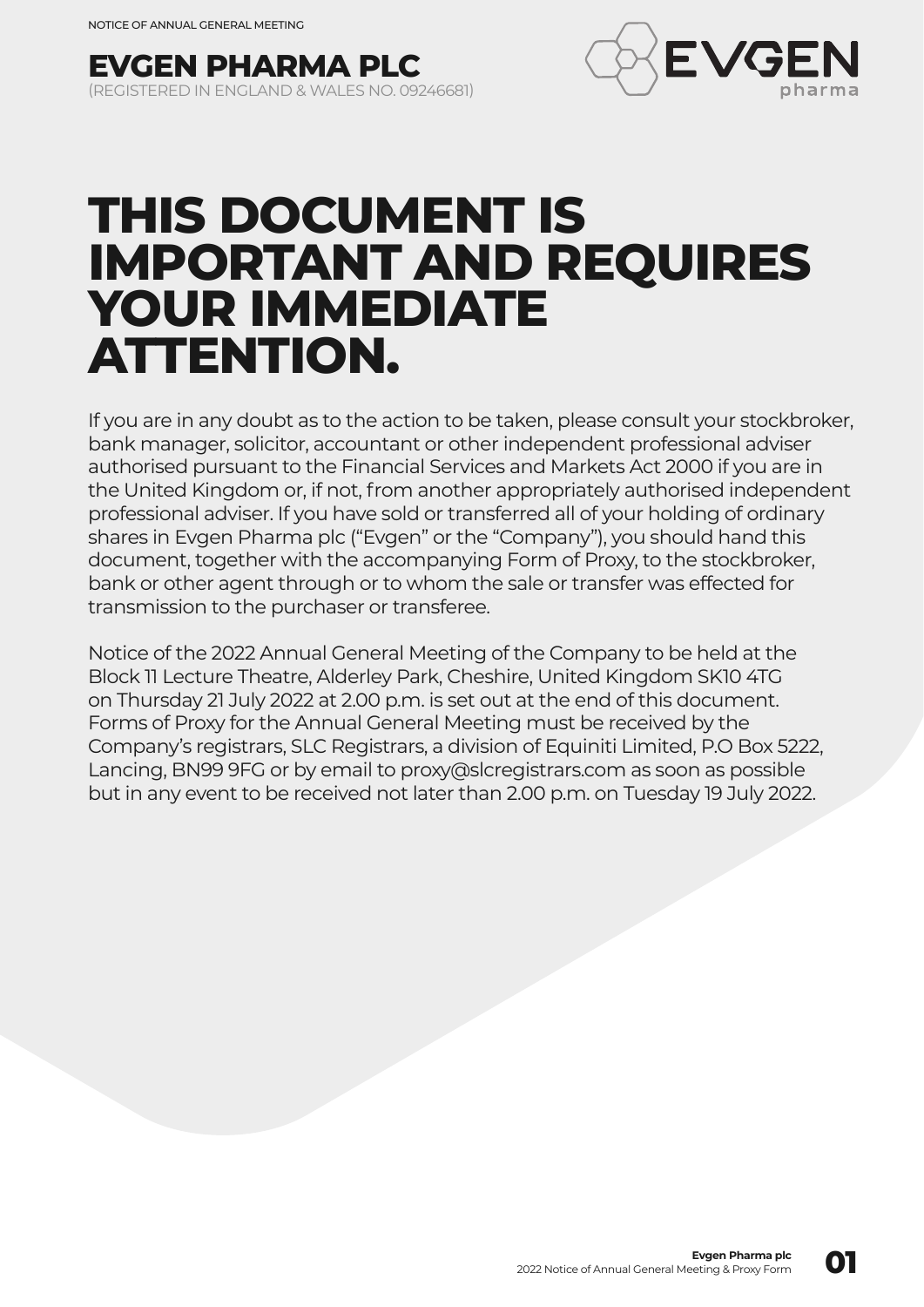# **LETTER FROM THE CHAIRMAN**

EVGEN PHARMA PLC (REGISTERED IN ENGLAND & WALES NO. 09246681)

#### **DIDECTORS**

Barry Clare (Non-Executive Chairman) Dr Huw Jones (Chief Executive Officer) Richard Moulson (Chief Financial Officer) Dr Alan Barge (Non-Executive Director) Dr Susan Foden (Non-Executive Director) Susan Clement-Davies (Non-Executive Director)

#### **REGISTERED OFFICE**

Evgen Pharma plc Alderley Park Congleton Road Nether Alderley Cheshire United Kingdom SK10 4TG

#### **DEAR SHAREHOLDER,**

This document comprises the notice of the 2022 Annual General Meeting ("AGM") of Evgen Pharma plc to be held at 2.00 p.m. on Thursday 21 July 2022.

The resolutions to be put to the meeting cover receipt of the Annual Report and Accounts, incorporating the remuneration report, the reappointment of the Auditors, the reappointment of two Directors, the renewal of authorities to issue shares and disapply the statutory pre-emption rights to a limited extent.

#### **ORDINARY RESOLUTIONS**

Resolution 1 is an ordinary resolution to receive the Annual Accounts of the Company for the period ended 31 March 2022, together with the reports of the Directors and Auditors on those accounts.

Resolution 2 is an ordinary resolution to approve the Directors' Remuneration Committee Report and the Report of the Independent Auditors on the auditable part of the Directors' Remuneration Committee Report for the financial year ended 31 March 2022.

Resolution 3 is an ordinary resolution to approve the reappointment of RSM UK Audit LLP, Third Floor, Centenary House, 69 Wellington Street, Glasgow, G2 6HG as Auditors of the Company from the conclusion of the AGM until the conclusion of the next AGM of the Company at which accounts are laid and to authorise the Directors to determine their remuneration.

Resolutions 4 and 5 relate to the re-election of Directors in accordance with the Company's Articles of Association ("Articles"). Barry Clare (Non-Executive Chairman) and Susan Clement-Davies (Non-Executive Director) are obliged to retire from office in accordance with article 85 of the Articles and being eligible, are standing for reappointment. In line with best corporate governance practice, the performance of the Directors being submitted for reappointment has been evaluated, and the Board recommends shareholders vote in favour of the following reappointments:

- Barry Clare as an Non-Executive Chairman:
- Susan Clement-Davies as a Non-Executive Director.

Resolutions 4 and 5 shall be considered and voted on separately.

Resolution 6 is an ordinary resolution to grant authority to the Directors under section 551 of the Companies Act 2006 (the "Act") to allot shares in the Company or to grant rights to subscribe for, or to convert any security into, shares in the Company up to an aggregate nominal amount of £229,073 (representing approximately one-third of the Company's issued share capital at the date of this letter).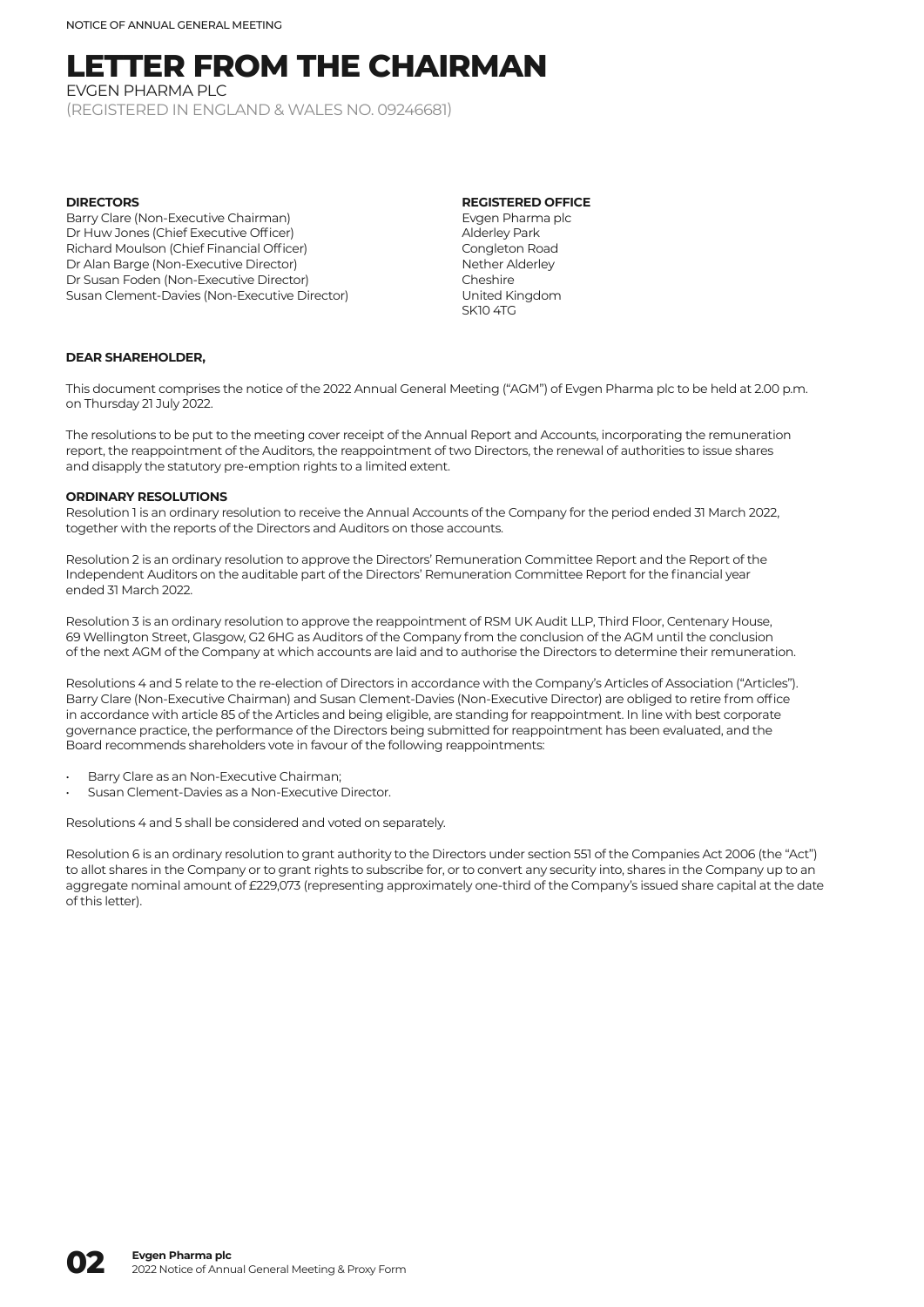## **LETTER FROM THE CHAIRMAN**

EVGEN PHARMA PLC

(REGISTERED IN ENGLAND & WALES NO. 09246681) CONTINUED

#### **SPECIAL PESOLUTION**

Resolution 7 is a special resolution, which will empower the Directors, pursuant to section 570(1) of the Act, to allot equity securities for cash pursuant to the authority conferred by Resolution 6 as if the statutory pre-emption provisions of section 561 of the Act did not apply to such allotment, provided that this power shall be limited to the allotment of equity securities: (a) in connection with a rights issue or an open offer but allowing the Directors to make provision to deal with the possibility of fractional entitlements and legal or regulatory restrictions and (b) in connection with an offer for cash up to an aggregate nominal value of £137,444 (representing approximately 20 per cent. of the Company's issued share capital at the date of this letter). This power and the authority conferred by Resolution 7 shall expire on the earlier of the conclusion of the next AGM and the date falling 15 months following the date of the AGM.

The Directors consider it important to renew the power conferred by Resolution 7 and therefore recommend to the shareholders that Resolution 7 is passed. If the Company utilises this power, it will do so to take advantage of market opportunities which may present themselves, and the Company will seek to achieve the best price for the relevant equity securities it can reasonably obtain.

#### **ACTION TO BE TAKEN**

The Board encourages engagement with shareholders and looks forward to welcoming you to the AGM.

At the date of publication of this Notice of AGM, the UK Government has lifted the previously imposed restrictions on public gatherings and so we hope to welcome our shareholders to attend this year's AGM in person. The health and wellbeing of our shareholders, employees and stakeholders remains our top priority, and we will continue to monitor any health and safety guidance and legislation issued by the UK Government in relation to Covid. Any required changes to the arrangements of the AGM will be notified to shareholders through the Company's website at www.evgen.com.

A Form of Proxy for use at the AGM is enclosed. Shareholders are advised to complete and return the Form of Proxy in accordance with the instructions printed on it so as to arrive at the Company's registrars, SLC Registrars, a division of Equiniti Limited, P.O Box 5222, Lancing, BN99 9FG , as soon as possible, but in any event to be received no later than 2.00 p.m. on Tuesday 19 July 2022. The return of a Form of Proxy does not preclude you from attending and voting at the AGM if you so wish. Whether you plan to participate in the AGM or not, shareholders are strongly encouraged to submit their votes via proxy in respect of the business to be transacted at the AGM as early as possible.

#### **RECOMMENDATION**

The Directors consider that the resolutions to be proposed at the AGM are in the best interests of the Company and its shareholders as a whole and most likely to promote the success of the Company, and they recommend shareholders to vote in favour of the resolutions as they intend to do in respect of their own beneficial shareholdings.

Yours faithfully

**Barry Clare** Chairman

7 June 2021

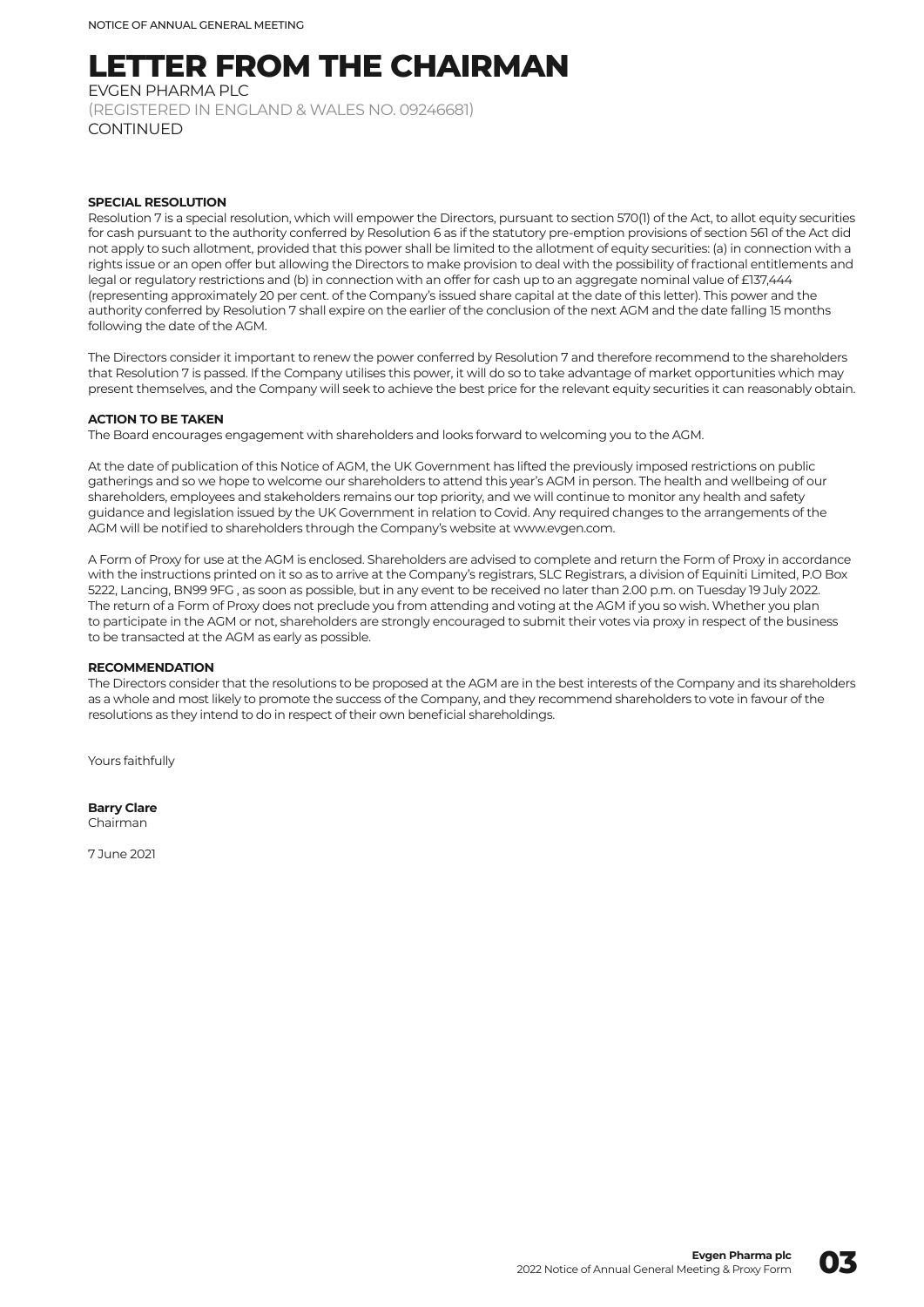# **NOTICE OF ANNUAL GENERAL MEETING**

EVGEN PHARMA PLC

(REGISTERED IN ENGLAND & WALES NO. 09246681)

Notice is hereby given that the 2022 Annual General Meeting ("AGM") of the Company will be held at the Block 11 Lecture Theatre, Alderley Park, Congleton Road, Nether Alderley, Cheshire, United Kingdom, SK10 4TG on Thursday 21 July 2022 at 2.00 p.m. to consider, and if thought fit, pass the following resolutions, of which the resolutions numbered 1 to 6 will be proposed as ordinary resolutions and resolution 7 will be proposed as a special resolution.

#### **ORDINARY RESOLUTIONS**

- (1) To receive the Company's Annual Report and Accounts for the financial year ended 31 March 2022, the Directors' Report, and the Report of the Independent Auditors on those accounts.
- (2) To approve the Directors' Remuneration Committee Report and the Report of the Independent Auditors on the auditable part of the Remuneration Report for the financial year ended 31 March 2022.
- (3) To reappoint RSM UK Audit LLP as auditors of the Company from the conclusion of the meeting until the conclusion of the next AGM of the Company at which accounts are laid and to authorise the Directors to determine their remuneration.
- (4) To re-elect Barry Clare as a Director, who is retiring in accordance with Article 85 of the Company's Articles of Association and, being eligible, is offering himself for re-election.
- (5) To re-elect Susan Clement-Davies as a Director, who is retiring in accordance with Article 85 of the Company's Articles of Association and, being eligible, is offering herself for re-election.
- (6) That, in substitution for any previous authorities, the Directors be and they are hereby generally and unconditionally authorised for the purpose of section 551 of the Companies Act 2006 (the "Act") to allot shares of the Company and/or grant rights to subscribe for, or convert any securities into, shares of the Company up to an aggregate nominal amount of £229,073 (being approximately one third of the current issued share capital of the Company as at the date of this notice), provided that this authority shall expire (unless previously renewed, varied or revoked by the Company in a general meeting) at the conclusion of the next Annual General Meeting of the Company or 15 months after the passing of this resolution (if earlier) except that the Directors may before the expiry of such period make an offer or agreement which would or might require shares to be allotted or rights granted after the expiry of such period and the Directors may allot shares or grant rights in pursuance of that offer or agreement as if this authority had not expired.

#### **SPECIAL PESOLUTION**

- (7) That, subject to the passing of resolution 6 above, the Directors be empowered pursuant to section 570 of the Act (in substitution for any previous authority) to allot equity securities (within the meaning of section 560 of the Act) for cash pursuant to the authority conferred by resolution 6 above as if section 561 of the Act did not apply to such allotment, provided that this power shall be limited to the allotment of equity securities as follows:
	- (a) the allotment of equity securities in connection with any offer by way of rights or an open offer of relevant equity securities where the equity securities respectively attributed to the interests of all holders of relevant equity securities are proportionate (as nearly as may be) to the respective numbers of relevant equity securities held by them but subject to such exclusions or other arrangements as the Directors may deem necessary or expedient to deal with equity securities which represent fractional entitlements or on account of either legal or practical problems arising in connection with the laws or requirements of any regulatory or other authority in any jurisdiction; and
	- (b) otherwise than pursuant to paragraph (a), up to an aggregate nominal amount of £137,444 (being approximately 20 per cent. of the current issued share capital of the Company as at the date of this notice)

 provided that the power conferred by this resolution shall expire (unless previously renewed, varied or revoked by the Company in general meeting) on the date which is the earlier of 15 months from the date of the passing of this resolution and the conclusion of the next Annual General Meeting of the Company (the "Section 570 Period") but so that the Company may at any time prior to the expiry of the Section 570 Period, make an offer or agreement which would or might require equity securities to be allotted pursuant to these authorities after the expiry of the Section 570 Period and the Directors may allot equity securities in pursuance of such offer or agreement as if the authorities hereby conferred had not expired.

By order of the Board

#### **Richard Moulson** Director

7 June 2021

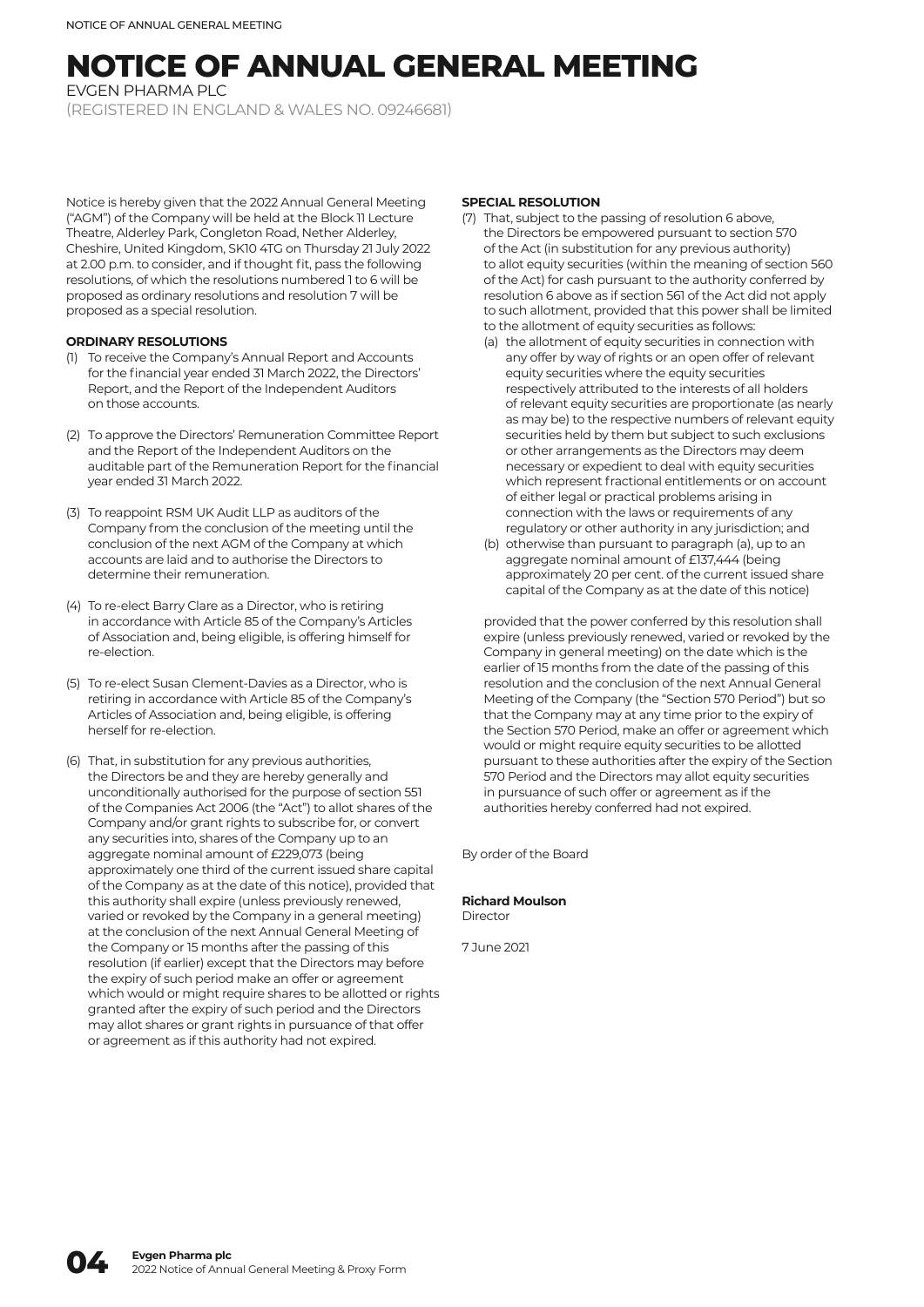### **NOTES**

- (1) A Shareholder entitled to attend and vote at the meeting is also entitled to appoint one or more proxies to attend, speak and vote on a show of hands and on a poll instead of him or her. A proxy need not be a Shareholder of the Company. Appointment of a proxy will not preclude a member from attending and voting in person at the AGM. If you have appointed a proxy and attend the meeting in person, your proxy appointment will automatically be terminated.
- (2) Where a Shareholder appoints more than one proxy, each proxy must be appointed in respect of different shares comprised in his or her shareholding which must be identified on the proxy form. Each such proxy will have the right to vote on a poll in respect of the number of votes attaching to the number of shares in respect of which the proxy has been appointed. Where more than one joint Shareholder purports to appoint a proxy in respect of the same shares, only the appointment by the most senior Shareholder will be accepted as determined by the order in which their names appear in the Company's register of members (i.e. first named being the most senior). If you wish your proxy to speak at the meeting, you should appoint a proxy other than the Chairman of the meeting and give your instructions to that proxy. If the AGM regrettably has to be held as a closed meeting and a shareholder has appointed someone other than the Chairman of the AGM as his or her proxy, that proxy will not be able to attend the Meeting in person or cast the shareholder's vote.
- (3) A corporation which is a Shareholder may appoint one or more corporate representatives who have one vote each on a show of hands and otherwise may exercise on behalf of the Shareholder all of its powers as a Shareholder provided that they do not do so in different ways in respect of the same shares. If the AGM regrettably has to be held as a closed meeting and a shareholder has appointed someone other than the Chairman of the AGM as his or her proxy, that proxy will not be able to attend the Meeting in person or cast the shareholder's vote.
- (4) In the case of joint holders, the signature of any one holder will be sufficient but the names of all the joint holders should be stated. The vote of the senior who tenders a vote whether in person or by proxy will be accepted to the exclusion of the votes of the other joint holders. For this purpose, seniority is determined by the order in which the names stand in the register of members in respect of the joint holding (i.e. first named being the most senior).
- (5) A Form of Proxy is enclosed for use by members. To be valid it should be completed, signed and delivered (together with the power of attorney or other authority (if any) under which it is signed, or a notarially certified copy of such power of authority) to the Company's registrars, SLC Registrars, P.O Box 5222, Lancing, BN99 9FG or by email to proxy@slcregistrars.com, to be received not later than 2.00 p.m. on Tuesday 19 July 2022 or (i) in the case of a poll taken more than 48 hours after it is demanded, not less than 24 hours before the time appointed for the taking of the poll, (ii) in the case only of an instrument in hard copy form or any authority or copy thereof, where the poll is not taken forthwith but is taken not more than 48 hours after it was demanded, be delivered at the meeting at which the poll was demanded to the Chairman of the meeting or to the Secretary or any Director, or (iii) in the case of any adjourned meeting, not less than 48 hours before the time appointed for holding the adjourned meeting. Shareholders who intend to appoint more than one proxy can obtain additional forms of proxy from SLC Registrars. Alternatively, the form provided may be photocopied prior to completion. The Forms of Proxy should be returned in the same envelope and each should indicate that it is one or more than one appointments being made.
- (6) CREST members who wish to appoint a proxy or proxies through the CREST electronic proxy appointment service may do so by using the procedures described in the CREST Manual. CREST personal members or other CREST sponsored members, and those CREST members who have appointed a voting service provider(s), should refer to their CREST sponsor or voting service provider(s), who will be able to take the appropriate action on their behalf.
- (7) In order for a proxy appointment or instruction made using the CREST service to be valid, the appropriate CREST message (a "CREST Proxy Instruction") must be properly authenticated in accordance with Euroclear UK & Ireland Limited's specifications, and must contain the information required for such instruction, as described in the CREST Manual (available via www.euroclear.com). The message, regardless of whether it constitutes the appointment of a proxy or is an amendment to the instruction given to a previously appointed proxy must, in order to be valid, be transmitted so as to be received by the Company's agent (ID 7RA01) by 2.00 p.m. on Tuesday 19 July 2022. For this purpose, the time of receipt will be taken to be the time (as determined by the time stamp applied to the message by the CREST Application Host) from which the Company's agent is able to retrieve the message by enquiry to CREST in the manner prescribed by CREST. After this time any change of instructions to proxies appointed through CREST should be communicated to the appointee through other means.

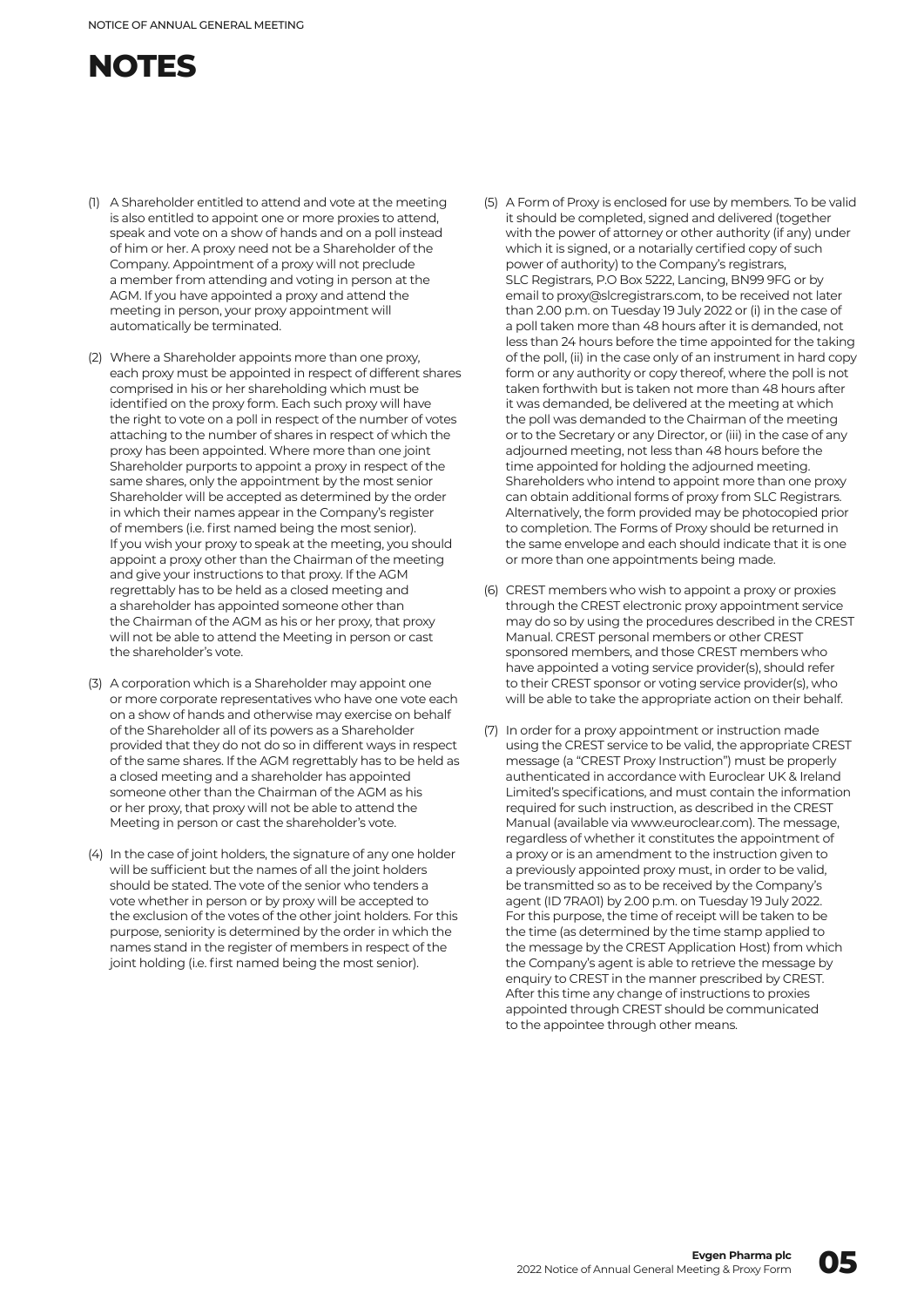

- (8) CREST members and, where applicable, their CREST sponsors, or voting service providers should note that Euroclear UK & Ireland Limited does not make available special procedures in CREST for any particular message. Normal system timings and limitations will, therefore, apply in relation to the input of CREST Proxy Instructions. It is the responsibility of the CREST member concerned to take (or, if the CREST member is a CREST sponsored member, or has appointed a voting service provider, to procure that his CREST sponsor or voting service provider(s) take(s)) such action as shall be necessary to ensure that a message is transmitted by means of the CREST system by any particular time. In this connection, CREST members and, where applicable, their CREST sponsors or voting system providers are referred, in particular, to those sections of the CREST Manual concerning practical limitations of the CREST system and timings.
- (9) The Company may treat as invalid a CREST Proxy Instruction in the circumstances set out in Regulation 35(5)(a) of the Uncertificated Securities Regulations 2001.
- (10) In accordance with Regulation 41 of the Uncertificated Securities Regulations 2001 and section 360B(2) of the Companies Act 2006, the Company specifies that only those Shareholders registered in the register of members of the Company as at 6.30 p.m. on Tuesday 19 July 2022 or, in the event that the meeting is adjourned, in such register not later than 48 hours before the time of the adjourned meeting, shall be entitled to attend, or vote (whether in person or by proxy) at the meeting in respect of the number of shares registered in their names at the relevant time. Changes after the relevant time will be disregarded in determining the rights of any person to attend or vote at the meeting.
- (11) In accordance with section 439 of the Companies Act 2006, the Directors seek shareholder approval for the Directors' Remuneration Committee Report set out on pages 24 to 27 of the Annual Report and Accounts for the financial year ended 31 March 2022. The vote on Resolution 2 is advisory only and the entitlement of any Director to remuneration is not conditional on Resolution 2 being passed.
- (12) None of the e–mail addresses and fax numbers referred to in this document may be used for any purpose other than those specified.
- (13) The Company's website is www.evgen.com.
- (14) As at 7 June 2022 (being the latest business day prior to the printing of this notice) the Company's issued share capital consists of 274,888,117 ordinary shares of 0.25 pence each, carrying one vote each. There are no ordinary shares held in treasury. Therefore, the total voting rights in the Company are 274,888,117.
- (15) The following documents will be available for inspection at the registered office of the Company at Alderley Park, Congleton Road, Nether Alderley, Cheshire, United Kingdom SK10 4TG during normal business hours on any week day (public holidays excepted) from the date of this notice until the date of the AGM, and at the place of the meeting for one hour before the meeting and at the meeting itself:
	- copies of the Directors' service agreements and letters of appointment; and
	- the constitutional documents of the Company, comprising its Memorandum and Articles.